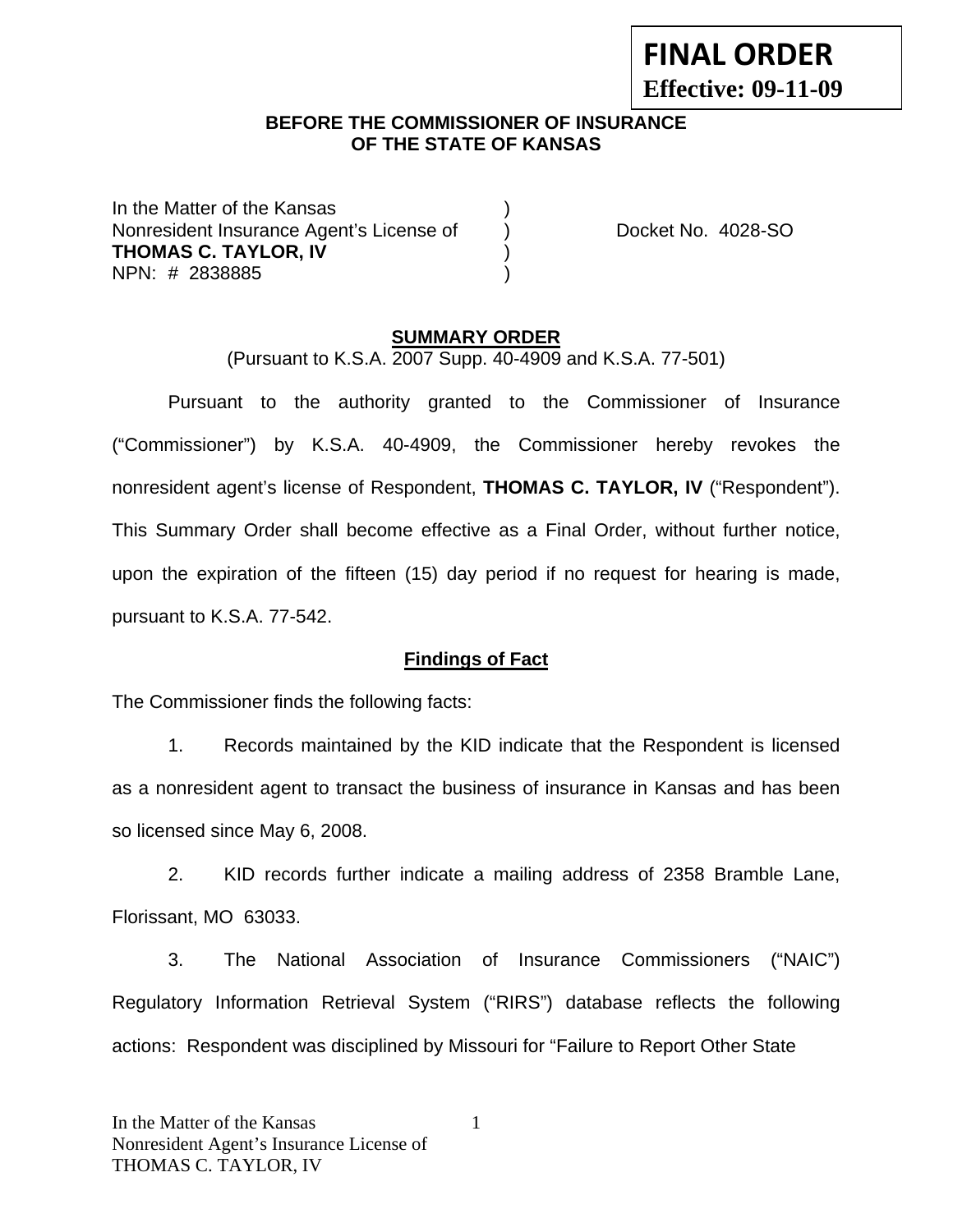Action." A monetary penalty was assessed, effective February 26, 2009.

4. Respondent has failed to report the discipline on his license to KID.

# **Applicable Law**

5. K.S.A. 40-4909(a) provides, in relevant part:

"The commissioner may deny, suspend, revoke or refuse renewal of any license issued under this act if the commissioner finds that the applicant or license holder has:

- (2) Violated:
	- (A) Any provision of chapter 40 of the Kansas Statutes Annotated, and amendments thereto, or any rule and regulation promulgated hereunder

(8) Used any fraudulent, coercive, or dishonest practice, or demonstrated any incompetence, untrustworthiness, or financial irresponsibility in the conduct of business in this state or elsewhere. . .."

6. The Commissioner may revoke any license issued under the Insurance

Agents Licensing Act if the Commissioner finds that the interests of the insurer or the

insurable interests of the public are not properly served under such license. K.S.A. 40-

4909(b).

7. A producer must inform the Commissioner of Insurance within 30 days of

any discipline against a producer's license. K.A.R. 40-7-9(a).

## **Conclusions of Law**

8. The Commissioner has jurisdiction over Respondent as well as the subject

matter of this proceeding, and such proceeding is held in the public interest.

9. The Commissioner finds, based on the facts contained in paragraphs 3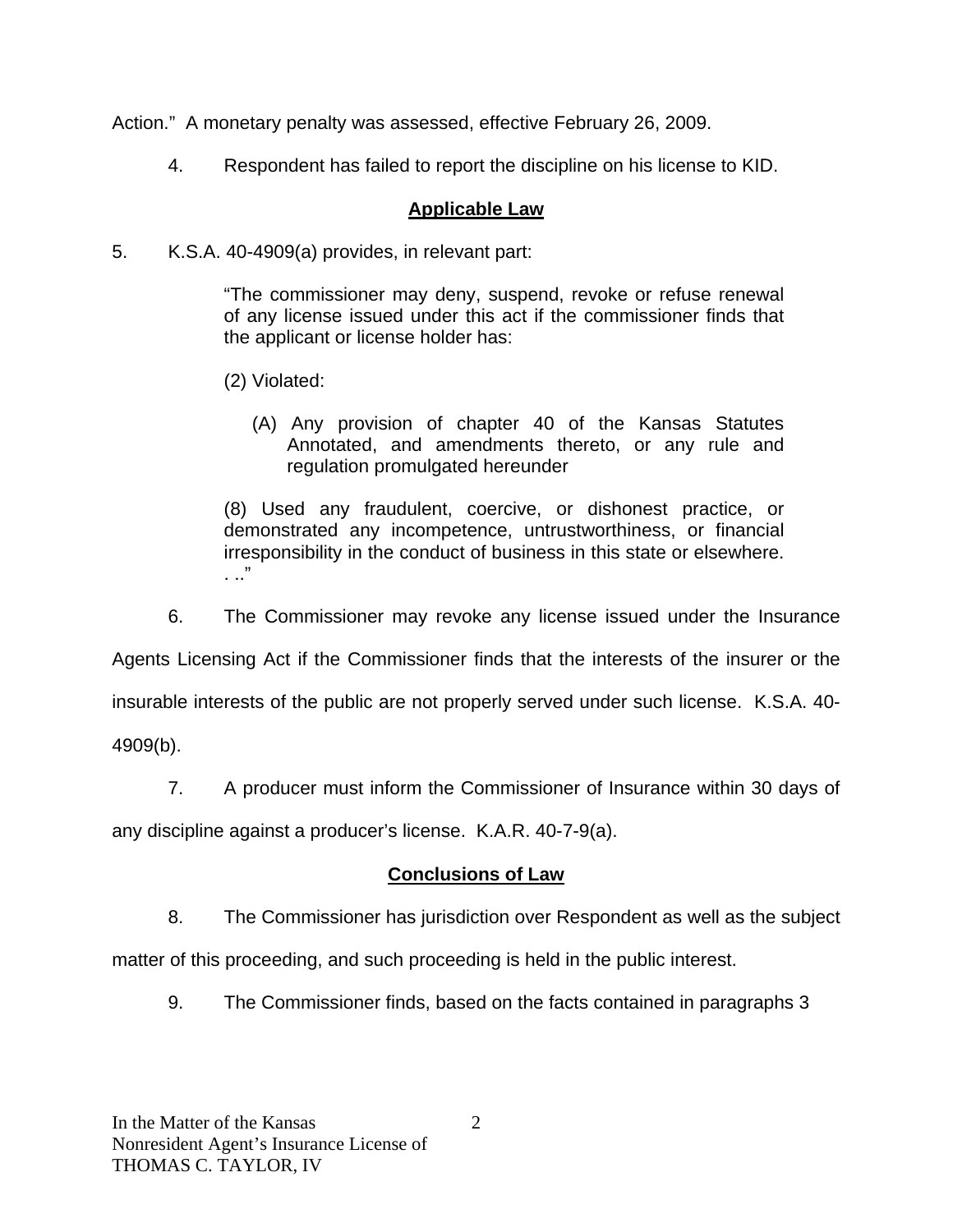and 4, that Respondent has demonstrated incompetence, untrustworthiness, or financial irresponsibility in the conduct of business.

 10. Based on the Respondent's discipline and failure to report the discipline, the Commissioner concludes that sufficient grounds exist for the revocation of Respondent's insurance agent's license pursuant to K.S.A. 40-4909(b) because such license is not properly serving the interests of the insurer and the insurable interests of the public.

 11. Based on the facts and circumstances set forth herein, it appears that the use of summary proceedings in this matter is appropriate, in accordance with the provisions set forth in K.S.A. 77-537(a), in that the use of summary proceedings does not violate any provision of the law and the protection of the public interest does not require the KID to give notice and opportunity to participate to persons other than Thomas C. Taylor, IV.

**IT IS THEREFORE ORDERED BY THE COMMISSIONER OF INSURANCE THAT** the Kansas non-resident insurance agent's license of Thomas C. Taylor, IV is hereby **REVOKED. It is further ordered,** that Thomas C. Taylor, IV shall **CEASE and DESIST** from the sale, solicitation, or negotiation of insurance and/or receiving compensation deriving from the sale, solicitation, or negotiation of insurance conducted after the effective date of this order.

#### **NOTICE AND OPPORTUNITY FOR HEARING**

Thomas C. Taylor, IV, within fifteen (15) days of service of this Summary Order, may file with the Kansas Insurance Department a written request for hearing on this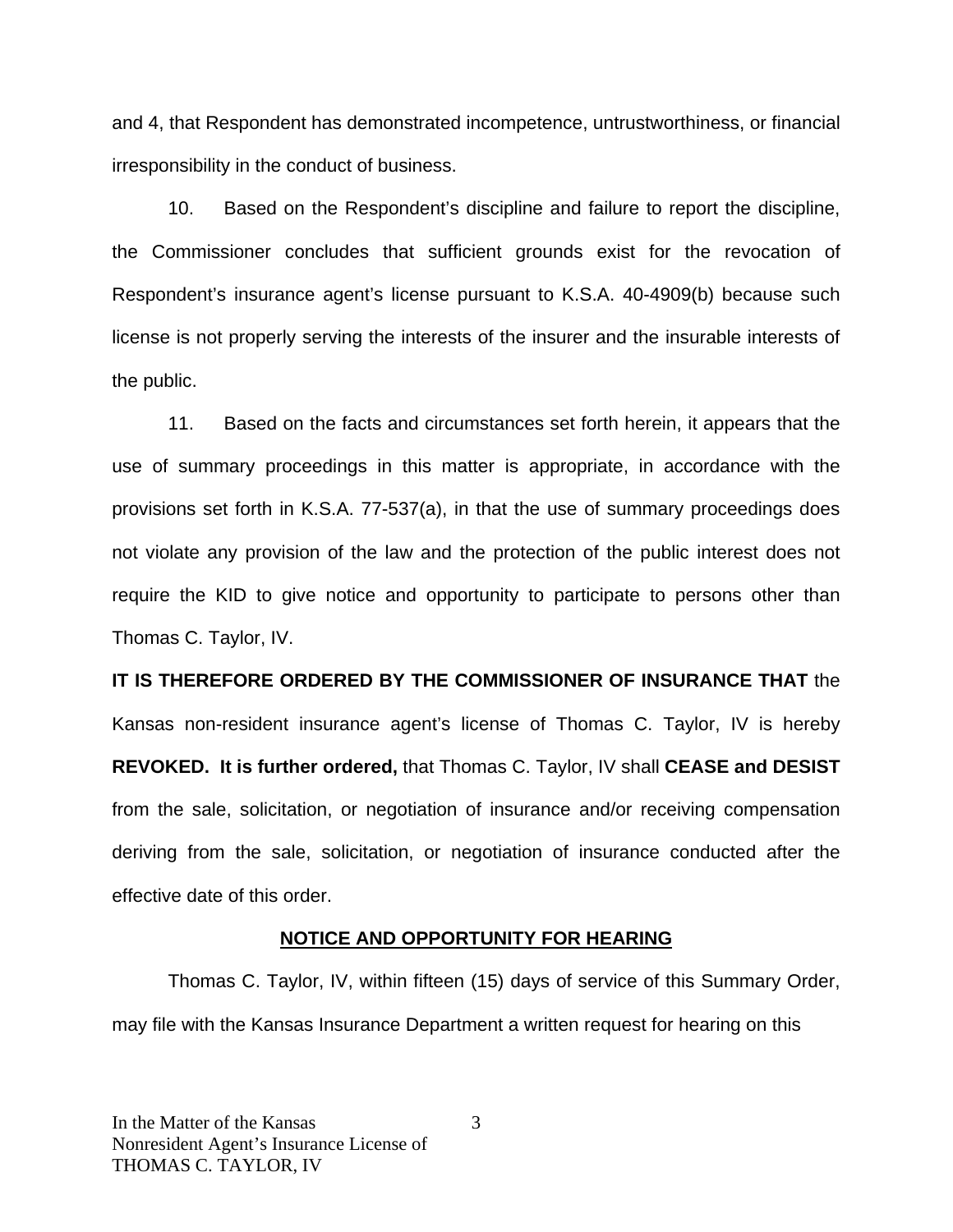Summary Order, as provided by K.S.A. 77-542. In the event a hearing is requested, such request should be directed to:

John W. Campbell, General Counsel Kansas Insurance Department 420 S.W.  $9<sup>th</sup>$  Street Topeka, Kansas 66612

Any costs incurred as a result of conducting any administrative hearing shall be assessed against the agent/agency who is the subject of the hearing as provided by K.S.A. 40-4909(f). Costs shall include witness fees, mileage allowances, any costs associated with reproduction of documents which become part of the hearing record, and the expense of making a record of the hearing.

If a hearing is not requested, this Summary Order shall become effective as a Final Order, without further notice, upon the expiration of the fifteen (15) day period for requesting a hearing. The Final Order will constitute final agency action in the matter.

In the event the Respondent files a petition for judicial review, the agency officer designated pursuant to K.S.A. 77-613(e) to receive service of a petition for judicial review on behalf of the Kansas Insurance Department is:

John W. Campbell, General Counsel Kansas Insurance Department 420 S.W.  $9^{th}$  St. Topeka, Kansas 66612